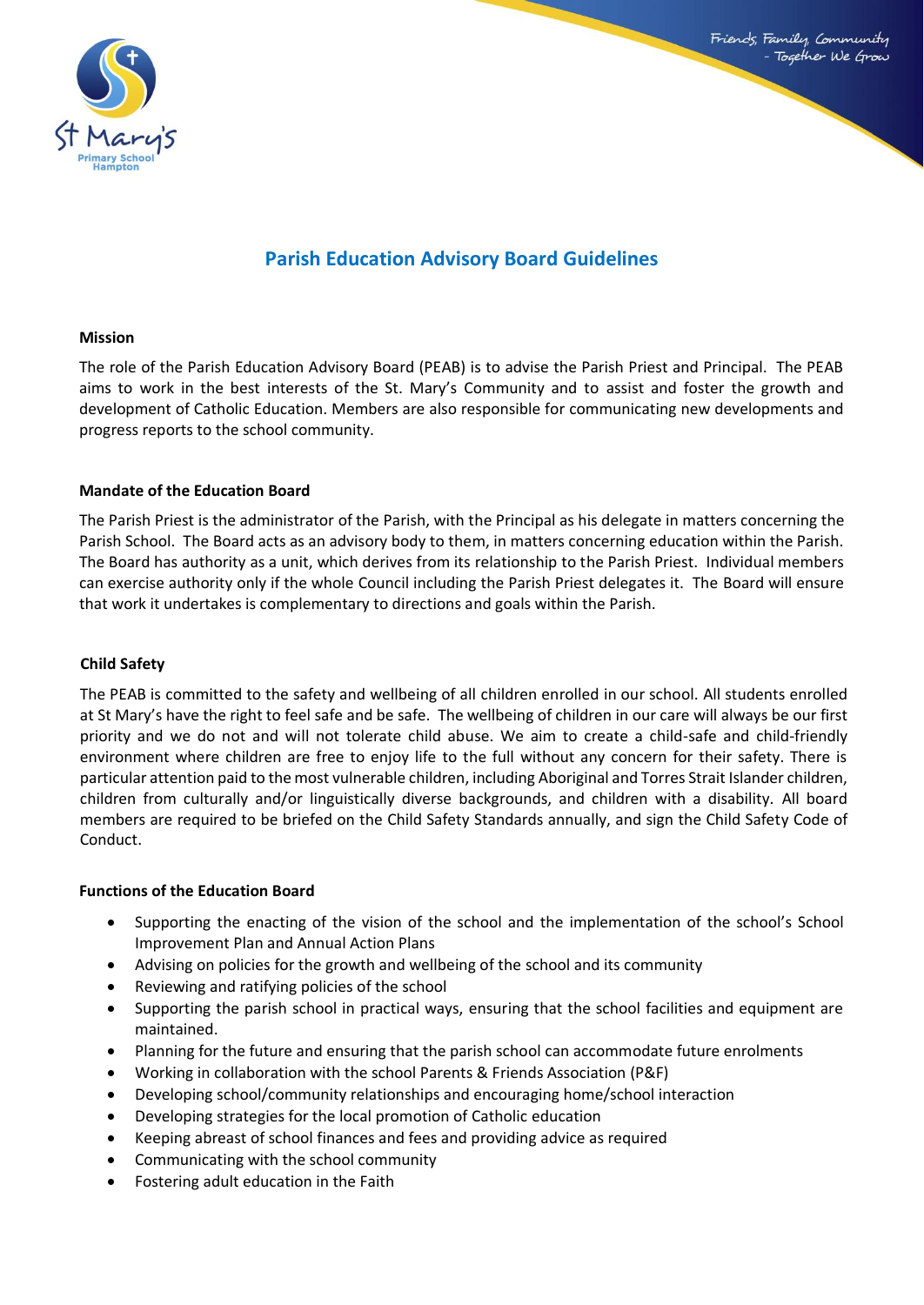- Assisting in the selection of a principal when such an appointment is being made and in accordance with Diocesan guidelines
- The Council may from time to time, contribute to educational debate in the Archdiocese, at the State or at the National level
- The board does not deal with operational matters, including issues regarding students, staff or the Principal.

#### **Membership**

Through membership on the board, each member assumes a leadership role in the Education Ministry in the parish and are committed to the values and principles noted in the Mission and Mandate statements for the group. Members contribute equally to all discussions and in the final analysis decisions are taken to build community through consensus.

## **Members of the Board:**

- o Ex Officio members are the Parish Priest, School Principal and Deputy Principal
- o A representative from the Parish, as nominated by the Parish Priest
- o Four parent representatives from the parish school (3-year term)
- o The Executive can appoint/co-opt additional members as required
- o Members can be reappointed to the board for a further term

#### **Office Bearers**

- o A Chairperson will be appointed for a period of three years.
- $\circ$  The board will appoint a Secretary at the first meeting of the year, who will be responsible for the minutes of each meeting and for other administrative tasks as may be necessary from time to time.

#### **The Executive Committee**

The Executive of the Council will comprise the Chairperson, the Principal and the Parish Priest. The Executive will meet/communicate prior to each meeting to draw up the agenda and to generally monitor the work of each meeting. The Chairperson will then distribute the agenda and any related papers to board members at least seven days prior to the following meeting.

#### **Appointment Of Board Members**

New members for the board will be appointed by the Parish Priest and Principal, in consultation with current board members. Appointed nominees must be seconded by a member of the Education Board.

#### **Vacancies**

In the event of a vacancy occurring during the year, the Parish Priest or the Principal shall have the power to appoint a person to fill that position.

#### **Resignation/Removal from The Board**

Members may resign from the board by notice in writing. The board may remove a Representative who fails to attend three consecutive meetings, without reasonable excuse. Representatives may be removed for conduct unbecoming to the board or for failure to uphold the boards mission statement. A parent member shall resign if his/her children cease to attend the Parish School.

#### **Meetings of the Board**

Meeting dates will usually be set at the beginning of each year, unless the board decides to call a special meeting in which case reasonable notice should be given having regard to urgency. A quorum shall consist of five board members and must include either the Parish Priest or School Principal or nominee. The board shall form sub-committees or working groups, as it deems appropriate. Upon agreement to become a member of the board, board members acknowledge the need to exercise discretion in the discussion of sensitive matters that are raised at the meetings. Discretion is required by members at all times. The Principal or Chairperson will advise on matters that are appropriate for community discussion.